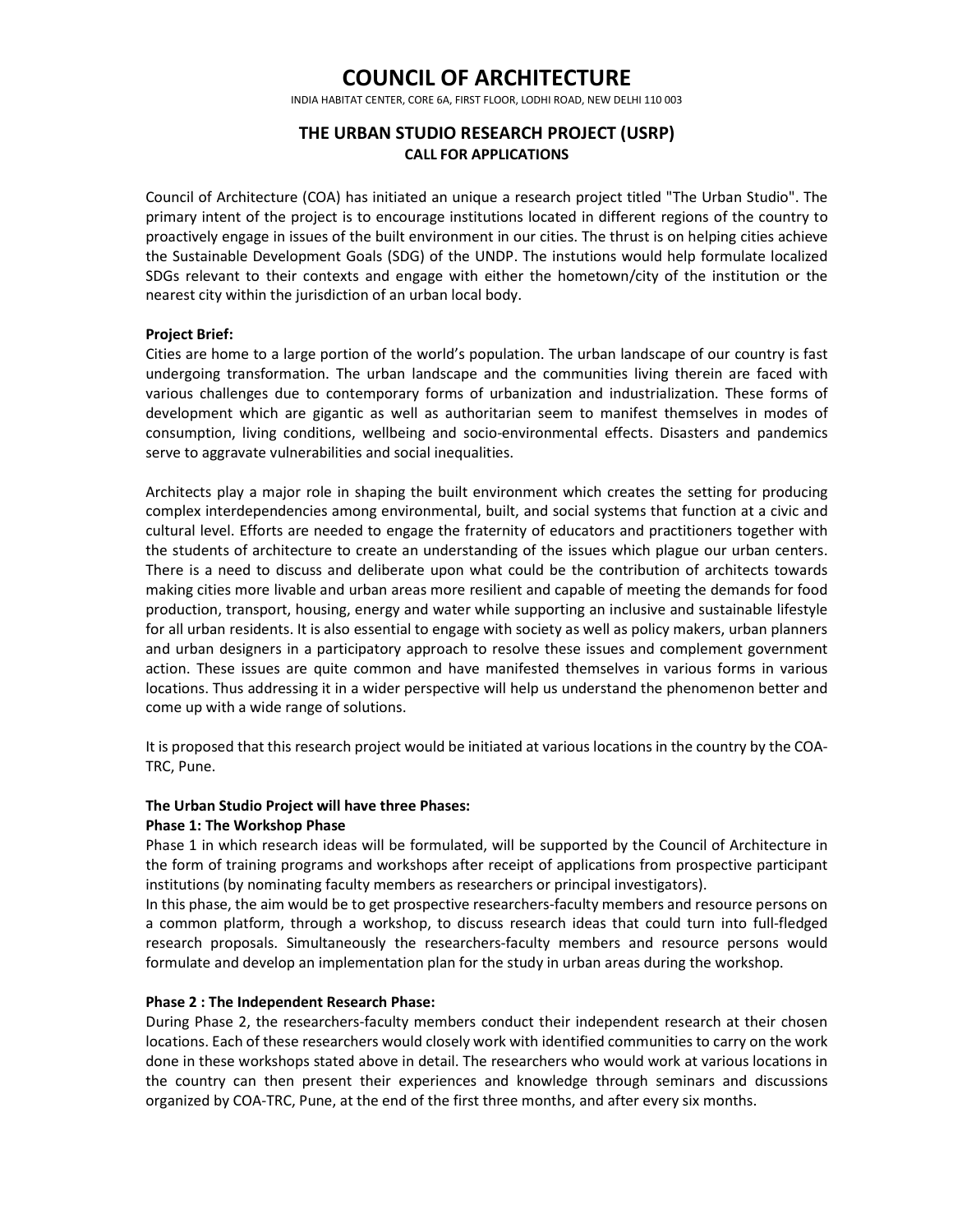Phase 2 could be financially supported by a seed grant from COA and/or research grants from other funding institutions for the Research Proposals that have been formulated in Phase 1 by various participant researchers.

Apart from carrying on the research work the responsibilities of these researchers would be to organize workshops and training programs through their institutes with COA-TRC, at various locations for students and faculties of schools of architecture in their own region. Therefore, it is important that the researcher is able to establish a network between educational institutes, community-based organizations, local government agencies and local communities so that they can closely work with each other.

The workshops can be organized by charging a certain amount of registration fee from participating faculty and students, as per existing Council of Architecture norms.

#### Phase 3 : The Dissemination Phase.

During Phase 3, the outcome of the projects from the selected institutions in the form of papers will be compiled in a publication to be distributed to all colleges of architecture and the wider audience. The finding of the researchers will be made available to a wider audience in the form of Conferences, Seminars and Publications.

Phase 3 will be supported by the Council of Architecture.

#### The time frame:

The complete duration of the Urban Studio Research Project will be for two years.

#### Call for applications:

COA invites architectural institutions (by nominating faculty members as Principal investigator and Researchers) to submit the first round of proposals for "The Urban Studio". The first round can be flexible and open so that colleges can develop their applications responding to their institutional framework and specific characteristics of their chosen city. The institutes have the freedom to decide the scale of intervention and the nature of the final submission that might be relevant.

The applications would be shortlisted under the criteria listed below:

**Project's engagement with architecture**  $-$  The project framed by the institute must be able to engage with the scale and issues relating to architecture within the chosen urban condition. The research teams should prepare the architectural intervention within the framework of the SDGs that they decided to engage. It would be valuable if the project can expand the existing discourse of architecture within the chosen area of interest.

Institutional Capacities to engage varied academic stakeholders - While structuring the project, institutions have the freedom to organize it either as studios or as research projects that need to be coordinated by a faculty member. It can also be a combination of both approaches within the institute's existing academic and research framework. However, the institute would attempt to ensure the participation of faculty, student body, and fresh alumni as far as possible.

**Encourage participation of community-based organizations -** Project proponents are encouraged to collaborate with local community-based organizations or NGOs, involved in addressing similar issues. In many cases, such organizations can help realize the outcome of the project proposal prepared by the institutions in their specific contexts.

Seek support from urban local bodies for the project – Depending on the nature of the project; the study team can seek support for the realization of the project from the respective urban local bodies. A letter of support in any form from the urban local body towards this would be an added advantage. However, this is not mandatory.

Indicate possibilities of project funding - If possible, the project should attempt to indicate funding sources from where it might receive additional funding support apart from a seed grant given by the COA to the selected projects. In such cases, it might connect to presently available schemes/awards that international agencies, various government bodies, or other public or private institutions might support.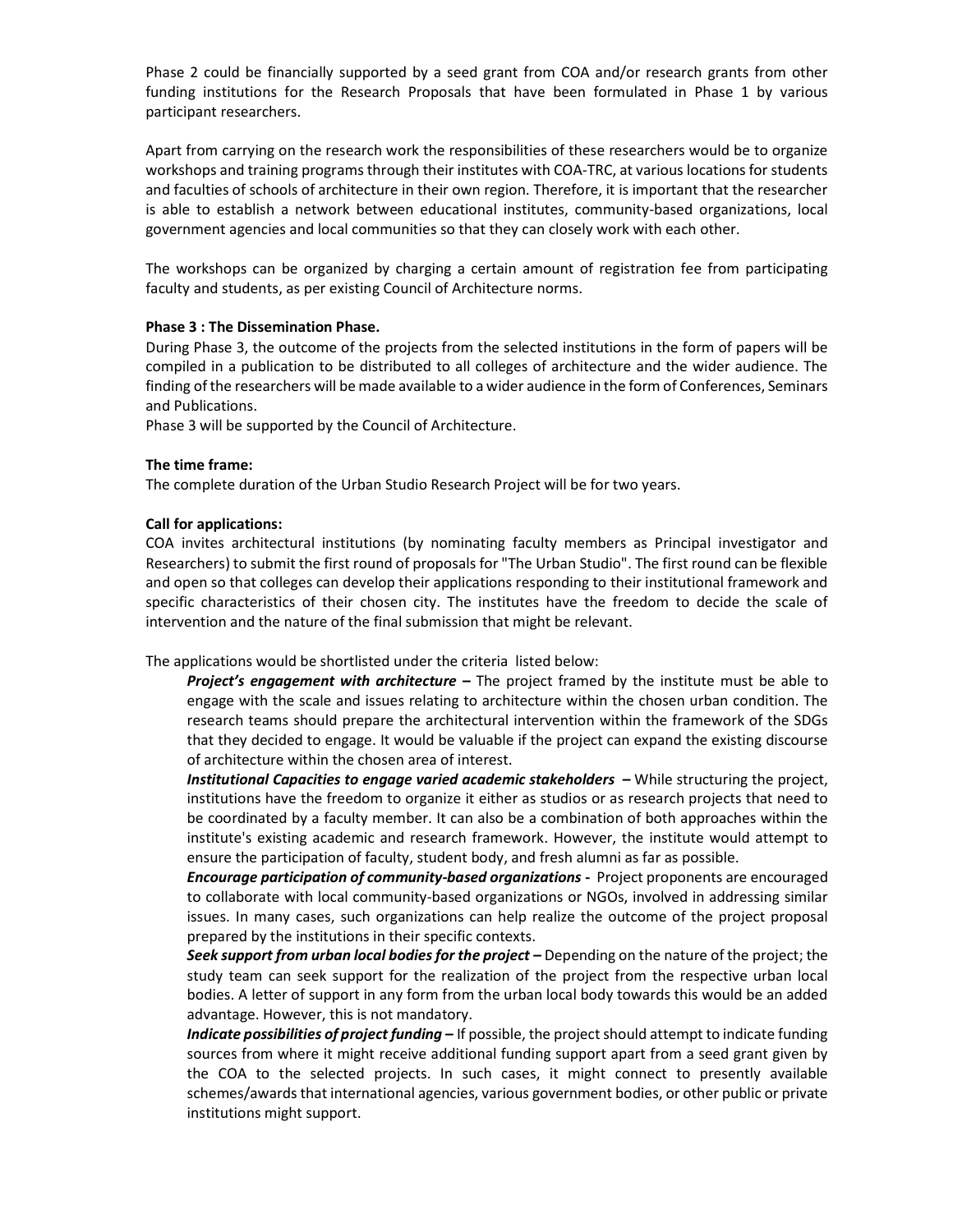The submission requirement for the first round of application is as below :

- 1. An introduction to detail the specific context in which the study team has conceived the project and connect it to the SDGs (500 words).
- 2. The project's engagement with the discipline of architecture (500 words)
- 3. The mode of institutional engagement (300 words)
- 4. Methodology of conducting the study (900 words)
- 5. Detailing the outcome of the research (300 words)

The study team can additionally use diagrams and images to explain their proposal. Any material used from secondary sources should be given due acknowledgments.

Each application must be accompanied by a copy of the registration/declaration/proof of identity in the specified format (Registration Form and Declaration Forms) signed by the principal Investigator and the head of the institution, enclosed in an envelope. Each applicant must be prepared to satisfy the Jury that he is the bonafide author of the project that is submitted.

The complete set of Registration Forms (Registration Form and Declaration Forms) duly filled in and completed in all respects, together with the project details as prescribed, should be received, in original, by registered speed post or forwarding agent at the address below not later than the declared deadline. Details of Declaration Forms will be published on www.coa.gov.in shortly.

### Director,

### Council of Architecture Training & Research Centre (COA-TRC),

2<sup>nd</sup> Floor, A-4(B), Abhimanshree, Off. Pashan Road, Pune - 411 008.

Tel: 0-9764-000-352, Email: directorcoatrc@gmail.com

### No registration fee is charged.

### LINK to REGISTER for USRP: https://forms.gle/DyYvbX4xVKUkUpCs6

### Important Dates:

Call for Applications  $-5$ <sup>th</sup> August 2021

Submission of Proposals  $-26$ <sup>th</sup> August 2021, 23:59 (IST)

Evaluation of Proposals  $-9<sup>th</sup>$  September 2021

Final Shorlisting of Proposals from colleges  $-15<sup>th</sup>$  September 2021

Workshops with the shortlisted colleges – 2 days each (Subsequent to the declaration of shortlisted colleges)

First workshop – October 2021

### Financial Assistance

The COA would facilitate the process by supporting the identified faculty members of the chosen institution financially with a seed grant.

Further, to fund this research project, various government departments at the level of the state and centre associated with urban development could be presented this proposal. Funds may be available under research for infrastructure up-gradation programs related to housing, sanitation, roads, water, etc. Also various trusts, which fund research projects can be approached with the proposal.

### Awards:

On completion of the project, COA will award ten projects based on the ability to:

- achieve the final stated outcome,
- be funded through present schemes and awards, public impact in its context, and finally,
- create new knowledge in the discipline.

In addition to the seed grant to the proposals selected under the Urban Studio project, Council of Architecture will award:

To the three best projects to be published, an amount of Rs. 1,00,000/- each To the next seven projects to be published, an amount of Rs. 75,000/- each